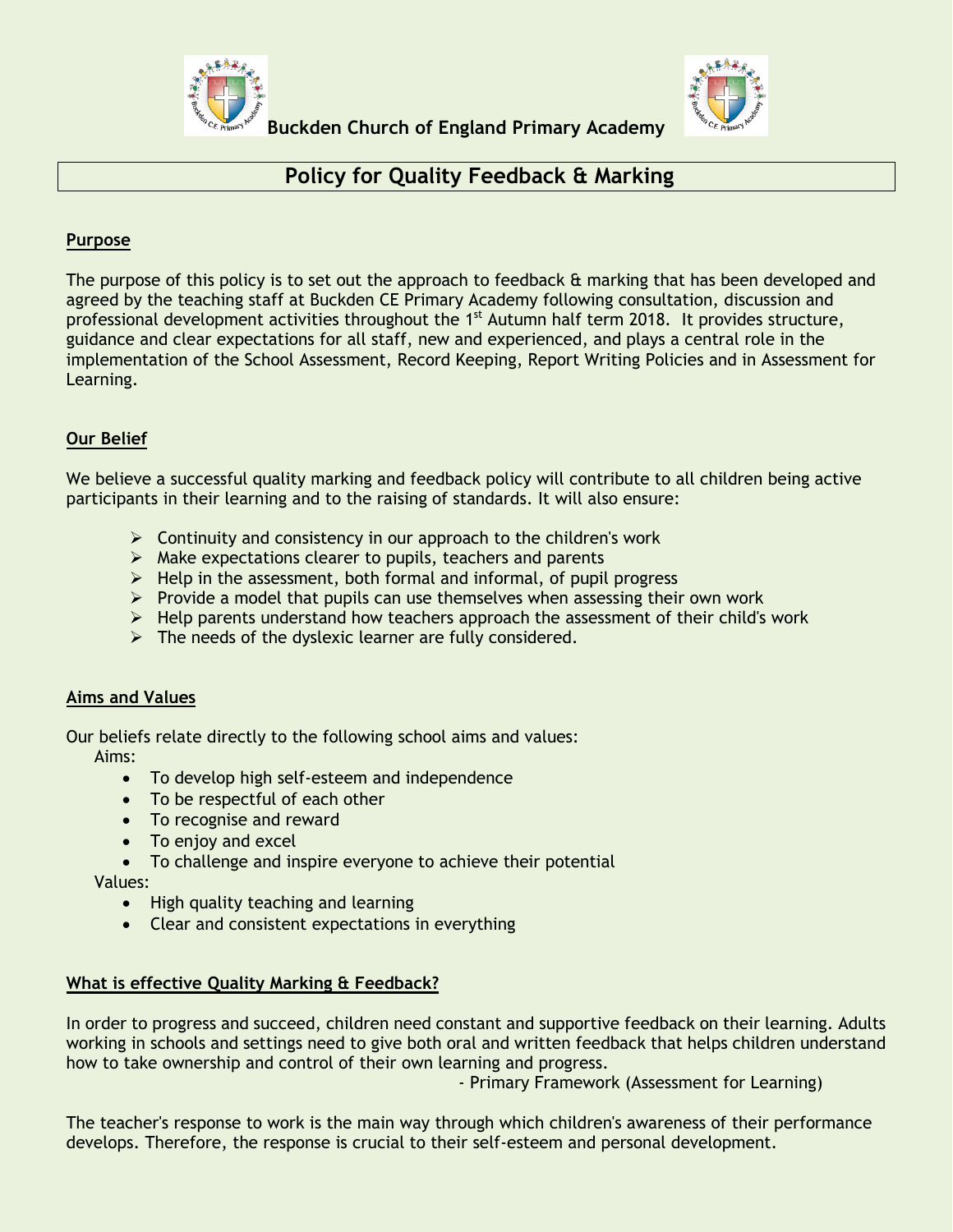



## **General Principles**

- The marking of children's work should involve oral feedback and can include written where appropriate.
- Whenever appropriate or possible, all teachers should provide individual oral feedback to children.
- Feedback should be closely linked to the learning objectives of the activity how well has the child met the learning objectives or the steps to success.
- Teachers should look for strengths before identifying next steps when giving feedback.
- Teachers should look for opportunities to publicly praise children who have produced work that is of a high standard for them.

### **Implementation**

### **Oral feedback**:

- Oral feedback will be used as a follow up by the teacher from the previous lesson, addressing misconceptions and praising work.
- Is regular and interactive.
- Is both direct (targeted to individuals or groups) and indirect (as others listen in and reflect on what is said).
- Works in three directions: teacher to child, child to teacher and child to child. All three are important, necessary and interlinked.
- Can be modelled by the teacher so that children can employ themselves, in discussions and paired peer assessment.
- Is face-to-face and all the more personal and powerful for that.
- Is immediate: children are often able to respond to it straight away.
- Should be both positive recognising children's efforts and achievements to date and developmental - offering specific, detailed advice to help children progress.

#### **Written Feedback:**

- Within Global Learning, Religious Education, Science and assessed pieces of independent writing children will receive written feedback.
- Children's work should be marked promptly, using the agreed marking codes, thus providing the teacher with an ongoing record of the child's rate of progress in relation to the learning objectives and their peers.
- Needs to provide clear evaluation of strengths and weaknesses, prompt further thought and reasoning, and identify the next step in learning.
- Should be both positive recognising children's efforts and achievements to date and developmental - offering specific, detailed advice to help children progress.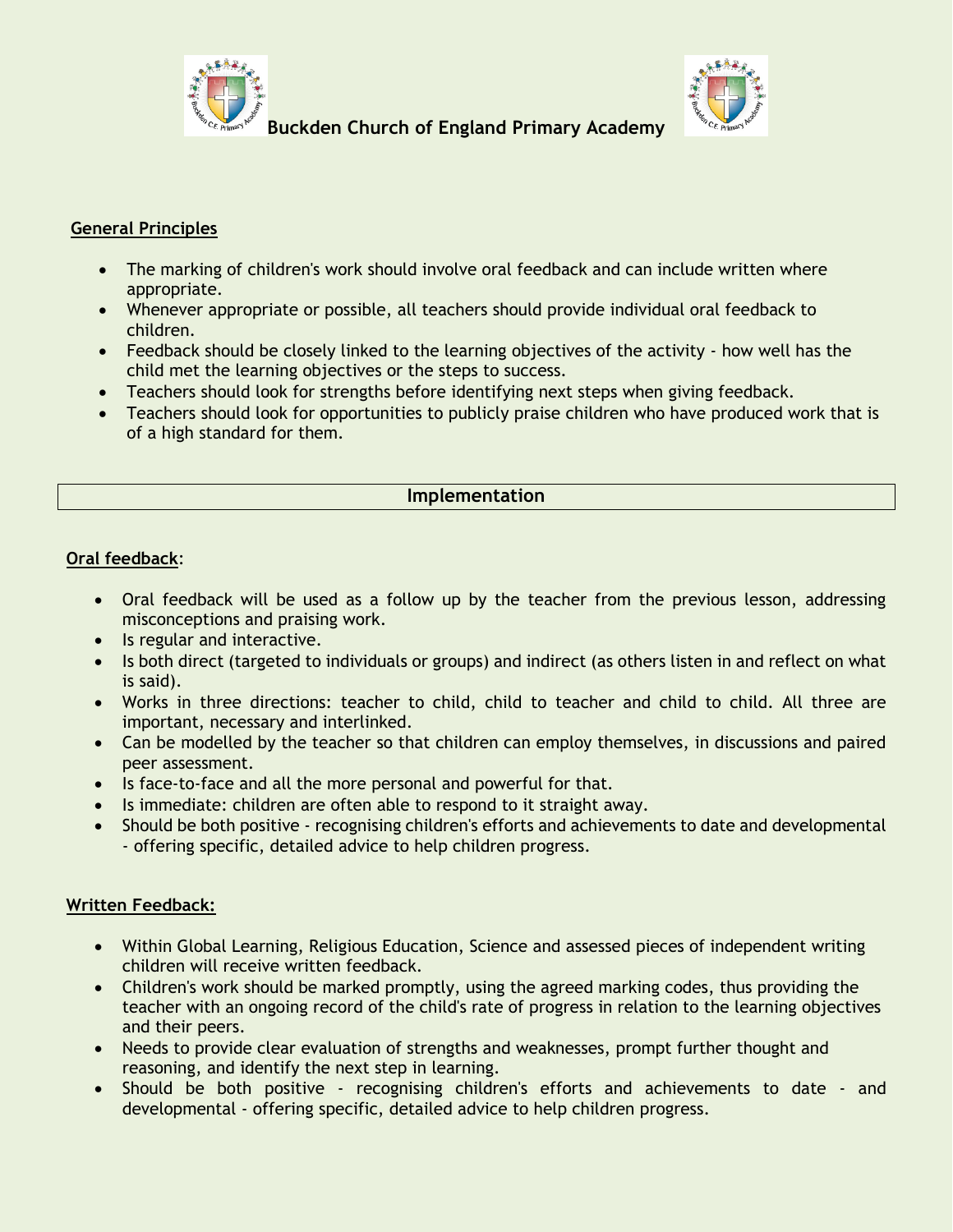



### **Procedures and Standards at Buckden CE Primary School**

In order that children are able to move smoothly from one year group to another and to understand how other teachers mark work, it is essential that feedback procedures and standards should be consistent throughout the school. As a large primary school, it is obvious and necessary that there is a progression in the way that we mark children's work and give feedback, from Foundation to Year 6.

### **Mathematics and English**

Teachers and teaching assistants use the appropriate recording feedback sheet when oral feedback or support is given. With exception to assessed pieces of work.

The children are introduced to the practice of redrafting their own work using the agreed marking codes. Children self-evaluate their work by using dictionaries and thesauruses to revise and redraft it. Children will make changes using an orange pencil for own when editing their own work. When offering peer support and feedback children will use a purple coloured pencil.

#### **Other curriculum areas:**

The following agreed procedures for marking children's work will be implemented by all staff:

- On **ALL** recorded work, including homework, there should be an indication (tick or initial) that it has been seen by a teacher or teaching assistant.
- $\checkmark$  All work undertaken in school, will be marked in accordance with the School's marking code. (Appendix 1)
- $\checkmark$  Children should understand and have access to the codes used to mark their work. The marking code should be displayed in all classrooms.
- $\checkmark$  Comments should include informative next steps, not merely 'Well done' or 'Excellent', in all non core areas and work should be marked according to the curriculum focus or learning objective, i.e. in a piece of science work, mark the science, not the English; mark for use of adjectives not their spelling.
- $\checkmark$  Work is to be marked in coloured pen by the teacher as follows:

| (Tickled) Pink     | - for positive comments about achievement related to the objective, steps |
|--------------------|---------------------------------------------------------------------------|
|                    | to success or target                                                      |
| Green (for growth) | - for comments aimed to show the child what they should have done to      |
|                    | achieve the objective or target and also their 'next steps'.              |

 $\checkmark$  Where possible, opportunities will be made to discuss work with the children. When this takes place the appropriate marking code will be recorded on the child's written work.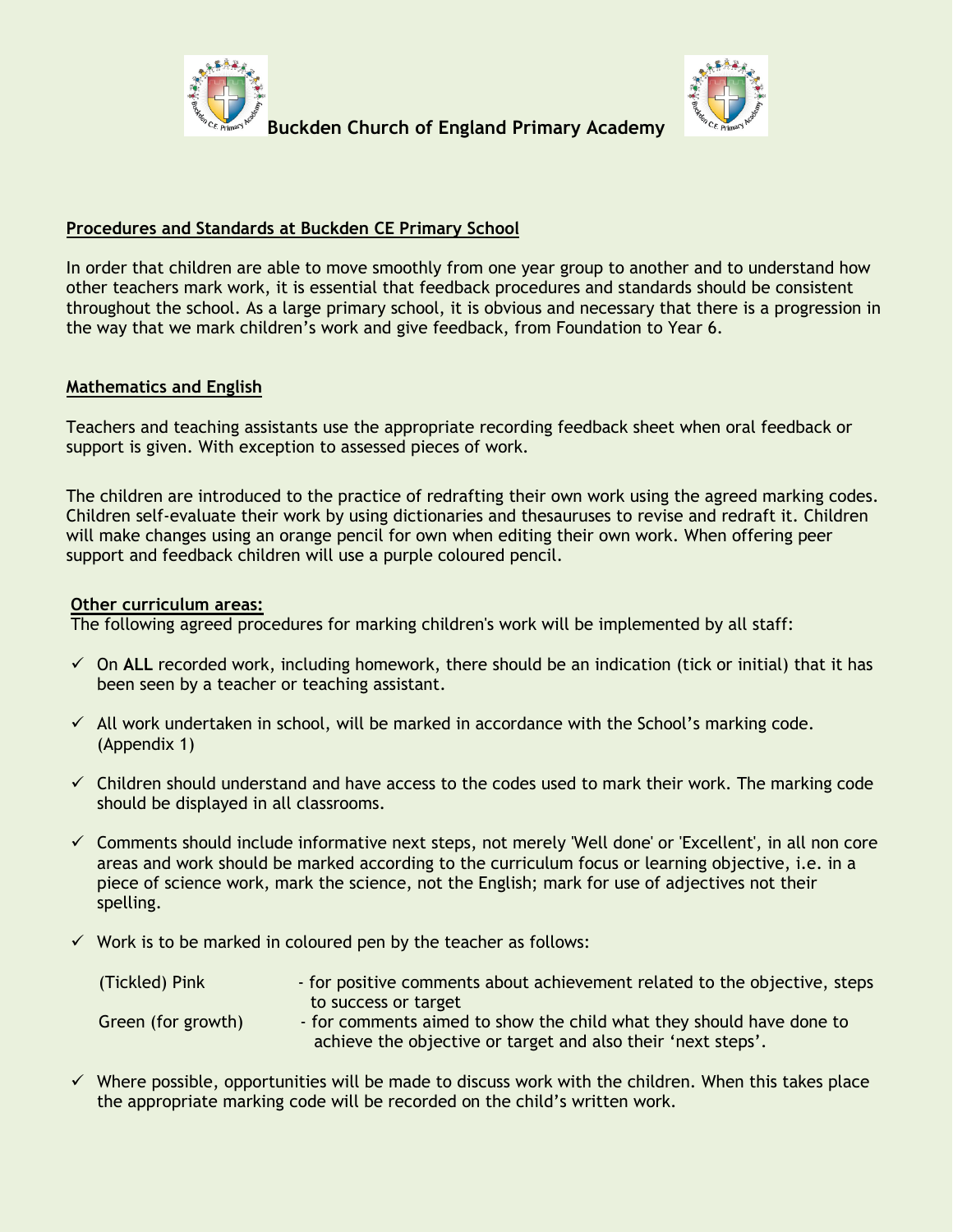

**All areas of the curriculum:**



**Buckden Church of England Primary Academy** 

- $\checkmark$  Children's work should be marked as soon as possible after completion, preferably in the presence of the child in KS1 and with SEN children. This enables the pupil to understand the context of the work quickly and to take the appropriate steps towards success, and the teachers to assess quickly what steps need to be implemented for each pupil to make progress.
- $\checkmark$  If misconceptions arise, they should be addressed as a group or as whole class feedback.
- $\checkmark$  If an adult other than the class teacher (e.g. supply teacher) carry's out a lesson then it needs to be fully marked and initialled.
- $\checkmark$  Additional guidance of good practice in marking and effective feedback can be found in Appendix 2.

# **Writing procedures**

The following agreed procedures for correcting a piece of writing are:

- $\triangleright$  Where there are repeated, incorrect spellings of high frequency words, the first mistake should be corrected and thereafter repeated mistakes underlined. These should be corrected up to a maximum of 5 and time should be allowed for children to copy them.
- $\triangleright$  In KS1 the corrected word is written above the error, in KS2 it is written in the margin or at the end of the piece of work.
- $\triangleright$  All subject specific terminology e.g. condensation, Hanukkah, Mozart, will be corrected if spelt incorrectly, depending on the ability of the child.
- $\triangleright$  Children should edit for spelling and punctuation in all written work.
- $\triangleright$  Children are not allowed to use a rubber to correct mistakes if it has been marked wrong. The correct answer must be written near to the mistake.

# **Expectations in Presentation**

We have high expectations regarding the hand written presentation of work. These are:

- All children should begin to use a joined script as soon as possible after joining the school, if appropriate to the child's individual needs.
- Teachers should also use the same clear joined script when writing on whiteboards and when marking all worksheets, children's books, etc.
- All drawings and diagrams should be in pencil.
- As children progress through the school they are introduced to Berol handwriting Pens. In general, this is as follows: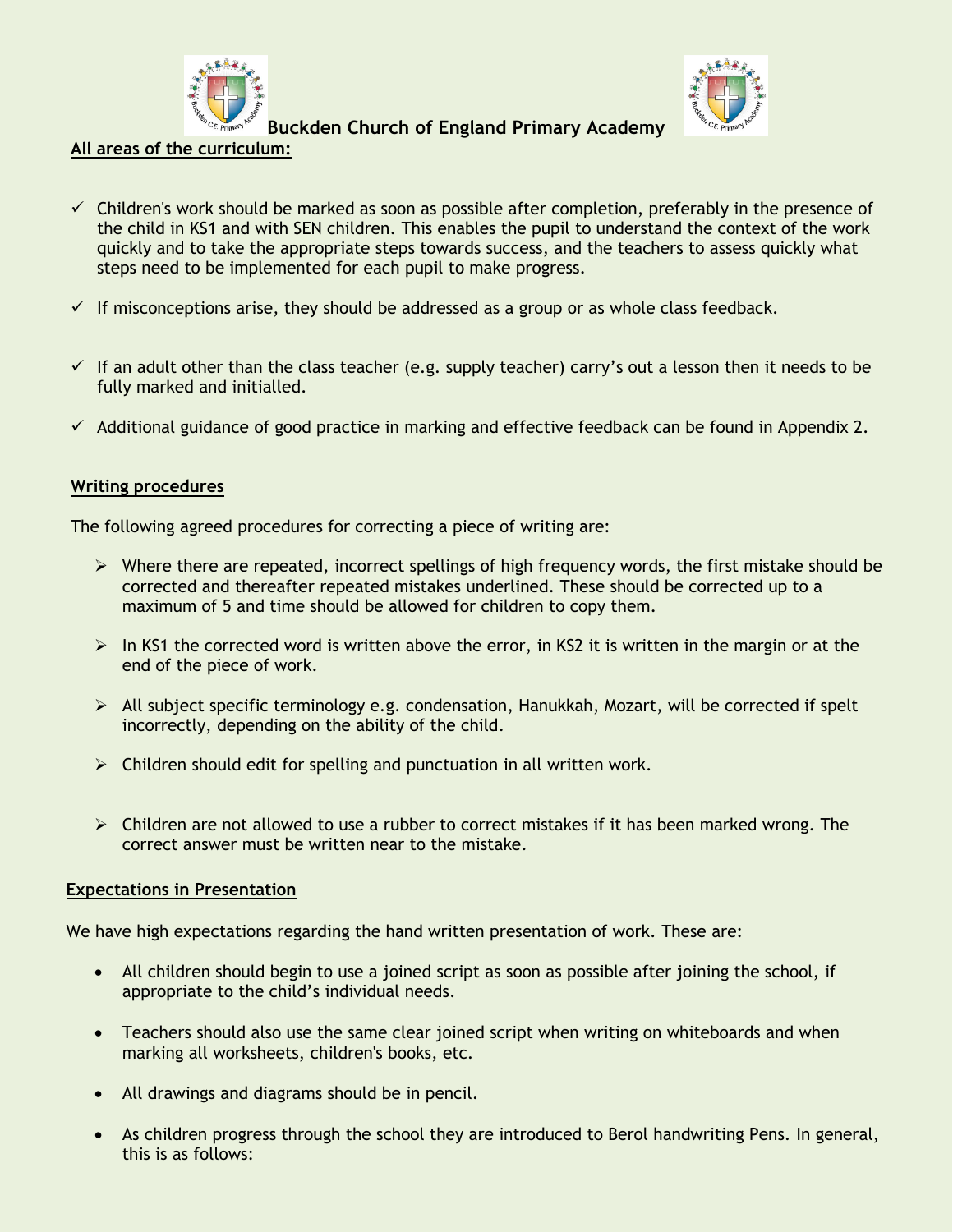



Foundation and KS1: All work completed in pencil. Year 3: All work completed in pencil. Independent writing to be completed in pen at the teacher's discretion. Year 4: When appropriate, child awarded a Pen Pass and allowed to use Berol pen in their books – except maths where pencil is always used. Year 5 & 6: As for year 4, aiming to have the majority of pupils using Berol pen in their books except for maths.

*There will be exceptions to these practices where pupils have exceptionally neat handwriting and would benefit from using a pen sooner than their peers, or where pupils have fine motor skills problems and would find it difficult to use pen.*

Ball point pens and Tippex are not to be used by children.

# **Equal Opportunities**

Equality of opportunity at Buckden CE Primary School is about providing equality and excellence for all, in order to promote the highest possible standards of achievement and progress. The content of our Quality Feedback & Marking Policy is planned to incorporate the principles of equality and to promote positive attitudes to diversity. In our feedback, we take account of each pupils' starting points and our comments are differentiated appropriately to ensure the inclusion of:

- Boys and girls
- Children with special needs, including gifted, talented & more able
- Children from all social, cultural and ethnic backgrounds
- Looked After children
- Dyslexia

**Review**

This policy was ratified by the ECM Committee of the Governing Body in November 2019 and will be reviewed in line with the policy review framework in 2021

#### **Appendices**

- Appendix 1 Marking codes
- Appendix 2 Good practice for giving feedback and marking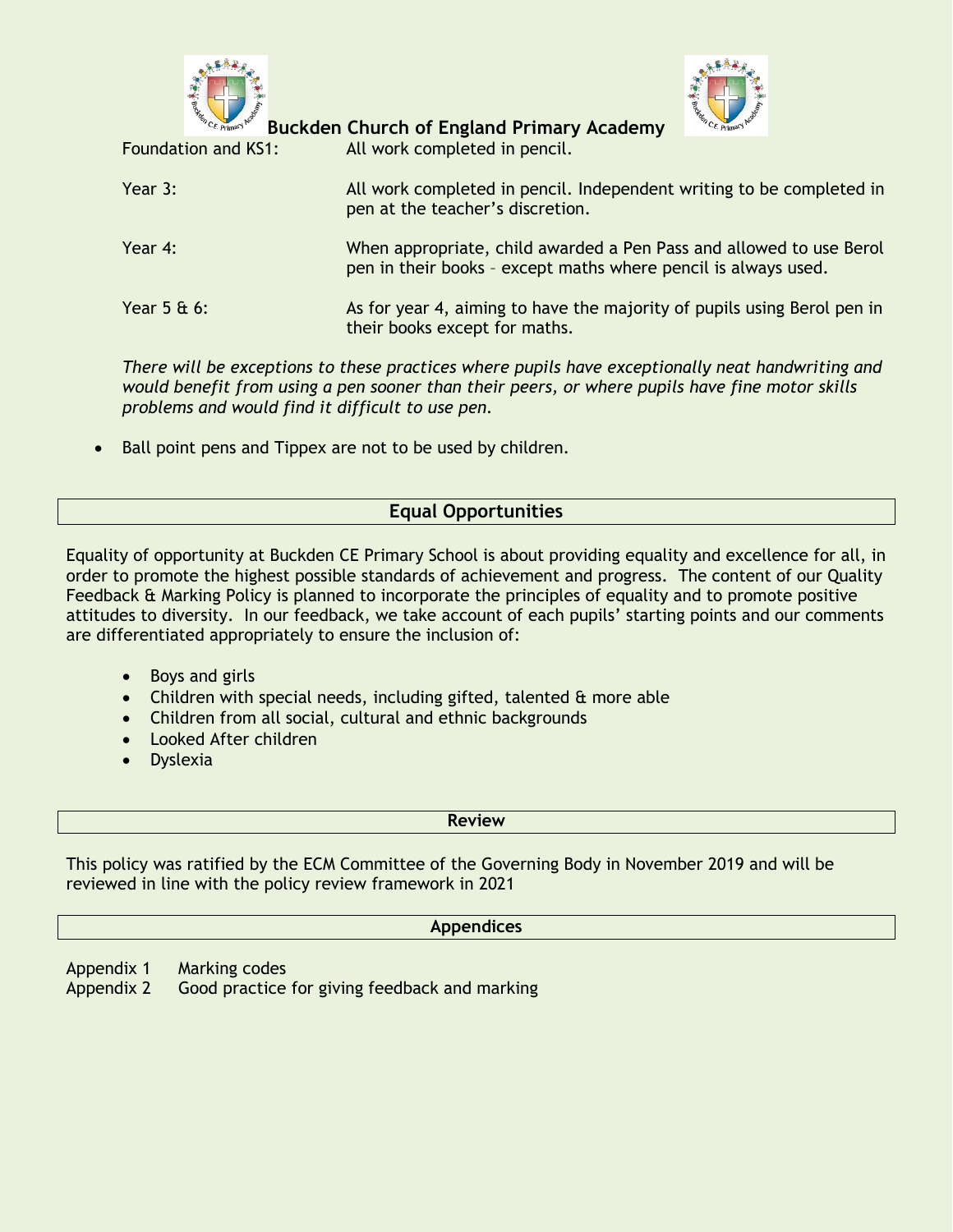



# **Buckden Church of England Primary Academy Appendix 1: School Marking Code**

| Code                     | Meaning                                                            |
|--------------------------|--------------------------------------------------------------------|
| (underline) or Sp        | Incorrect spelling                                                 |
| ?                        | Does not make sense/don't understand                               |
| $\prime$                 | begin new line (useful in poetry)                                  |
| $\mathcal{U}$            | begin new paragraph                                                |
| $\boldsymbol{\wedge}$    | Insert word / word missing                                         |
| $\mathsf{C}$             | Mainly in maths - answer to be corrected.                          |
| $\checkmark$             | Answer is correct - work has been seen                             |
| $\mathsf{X}$             | Answer is incorrect and the child is not expected to<br>correct it |
| b (Circled)<br>$\cdot$ , | Punctuation missed.<br>Key Stage 1 put a line under the letter.    |
| V (Circled)              | Verbal feedback from the teacher or TA                             |
| S(Circled)               | Support given                                                      |
| <b>R(Circled)</b>        | Remember to                                                        |
| T(Circled)               | <b>Target achieved</b>                                             |
| P(Circled)               | Presentation!                                                      |
| E (Circled)              | Edit your work                                                     |
| HP (Circled)             | Housepoint                                                         |